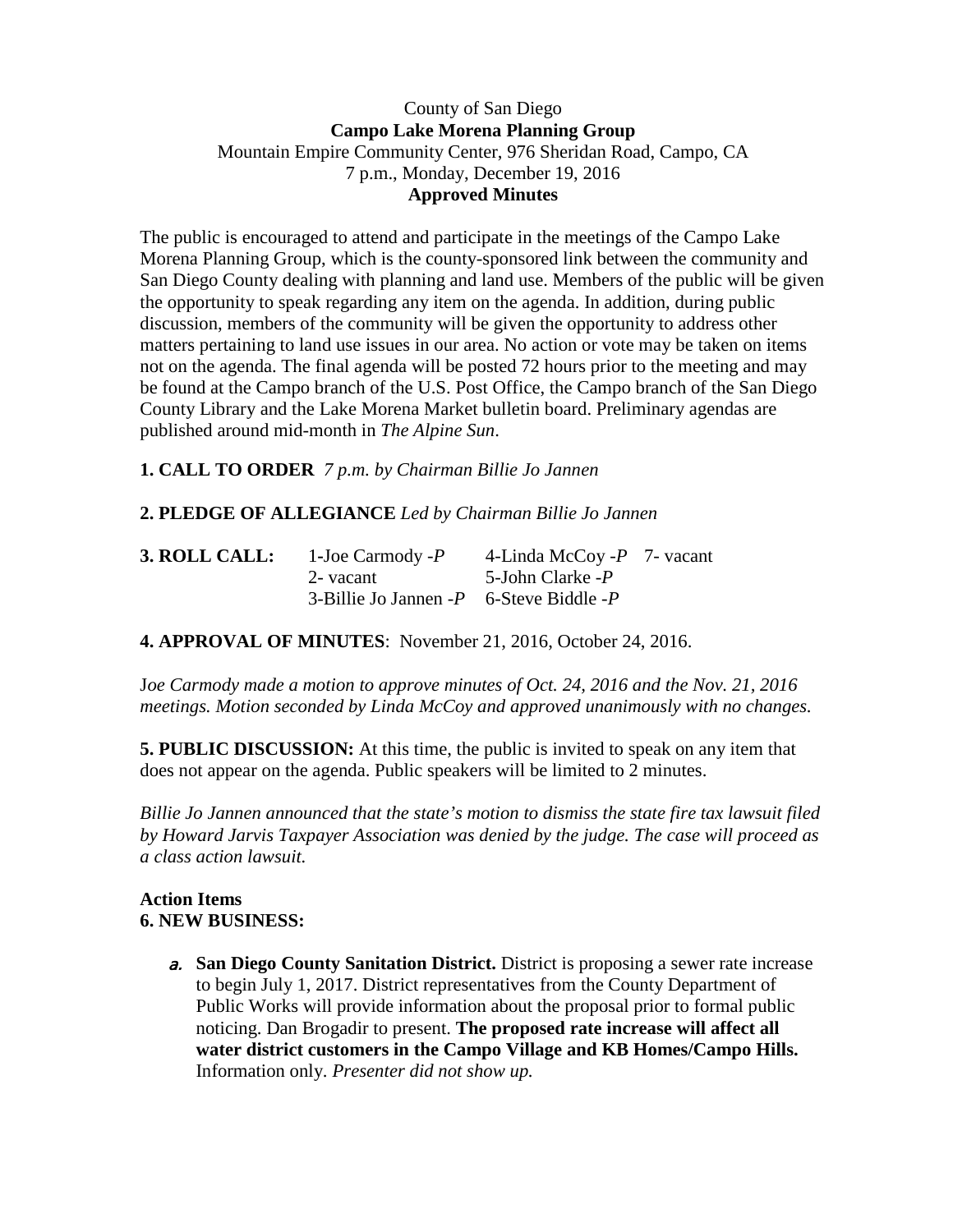b. **Property Specific Requests (PSRs) General Plan Amendment and Rezone (GPA 12-005; REZ 14-006)**. Review and discussion of property-specific density requests (PSRs) previously reviewed by CLMPG. One is adjacent to KB Homes/Campo Hills and the other is out on Cameron Truck Trail. This is a stillpending issue from the general plan update approved in 2011. Kevin Johnston of Planning and Development Services to present. Discussion and vote.

K*evin Johnston presented the two remaining PSRs and answered questions from the board and community members present. The PSRs were previously approved by CLMPG. Billie Jo Jannen asked several questions regarding past voting record of the planning group. The PSRs were unanimously approved by CLMPG in 2012. ME26 "study area" is new in comparison to previous years' presentations of PSRs and currently there is no staff recommendation.*

*Billie Jo Jannen asked questions regarding rainfall maps and groundwater. Rainfall is 18-21 inches equating to 5-acre minimumlot size. Kevin Johnston explained land use policy for both ME26 and ME30 PSRs.* K*evin Owen asked whether U.S. Border Patrol was included in the jobs analysis. Kevin Johnston stated Border Patrol was not included and that he would make a note to include that in the jobs equation for our community.*

*ME26 land owner Rancy Lenac read a letter he had written to CLMPG many years ago.* 

*Joe Carmody made a motion to approve ME26 and John Clarke seconded. The motion was unanimously approved.*

*Joe Carmody made a motion to approve ME30 and John Clarke seconded the motion. The motion was unanimously approved.*

- c. **Review of applicants for Seat 7**. Select an applicant to fill the seat for this fouryear term. This vacancy was declared last month. Keven Owen, who was selected last month to fill Seat 2, will be on the BOS agenda on January 10, 2017. Discussion and vote. *No applicants.*
- d. **Report on state plans for marijuana regulatory structure.** Rob Romero attended a recent industry convention and will report on information provided by the newlyformed Bureau of Medical Cannabis Regulation/Bureau of Marijuana Control, California Department of Food and Agriculture, California Department of Public Health, law enforcement and industry leaders. Growers and retailers will report to multiple licensing agencies. Information only.

*Rob Romero gave a lengthy presentation of proposed future regulations under the new recreational marijuana law recently passed by the voters on Nov. 8. His information came from state regulators with the Bureau of Marijuana Control, law enforcement and growers at a recent professional association convention.*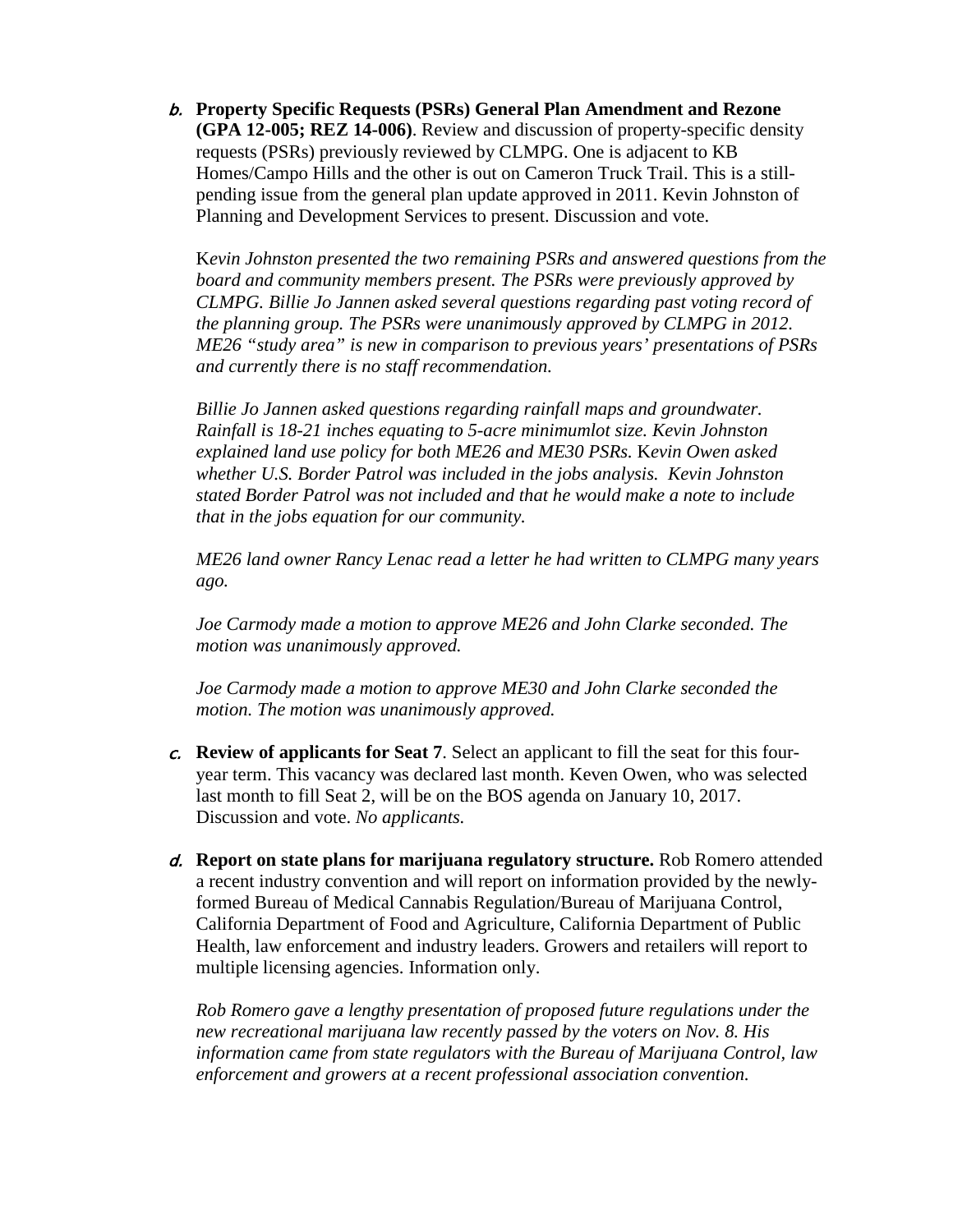*Per group standing rules, motion was made by Linda McCoy to extend the meeting past 9 p.m. and seconded by John Clarke. Board voted unanimously to extend time.*

*Preliminary regulations from the state will be published in January of 2017. The state is consulting with Colorado, and other states to discover what works and what doesn't. This new industry includes growing/cultivation for manufacturing of food products, medicines, oils, and research. In 2015, Colorado found that legal marijuana activities generated \$2.39 billion in state output and created 18,005 new full time jobs.*

*Growers/cultivators have a concern regarding the unincorporated areas. If the county extends its moratorium, local farmers will be left out of economic benefits altogether, while large corporations, such as Philip Morris International, partner with Indian reservations to grow/cultivate marijuana in almost unlimited amounts. This would narrow the opportunity for small business entreprenuers in the unincorporated communities.*

## **7. OLD BUSINESS:**

- *a.* **Standing Subcommittee reports:** *None*
	- **1. Groundwater, John Clarke**.
	- **2. Sewer and Septic, Joe Carmody**
	- **3. Community Economic Impacts, Steven Biddle**
	- **4. Traffic and Public Safety, Steven Biddle**

## **8. CORRESPONDENCE AND ANNOUNCEMENTS**

- **a. The Star Ranch vesting and landscape architecture maps have been updated** and are available, both at meetings and by appointment with the CLMPG chairman. Staff has delayed release of the EIR until it can figure out what type of greenhouse gas analysis large projects should include**. The ranch was offered for sale in an announcement sent out in late November. The proposed plan is still in play and is part of the property offering.**
- **b. December 6 agenda for Traffic Advisory Committee**. No items of local interest. Sent to group.

## **9. EXPENSES-** *None reported*

**a. Please report any valid expenses for group approval.** 

**10. Updates and Potential Action Items** B*illie Jo Jannen announced that the community plan has been adopted by the Board of Supervisors.*

**11. REQUEST FOR AGENDA ITEMS FOR UPCOMING AGENDAS:** All requests for placement of agenda items must be to the planning group chairman by the third Tuesday of each month.